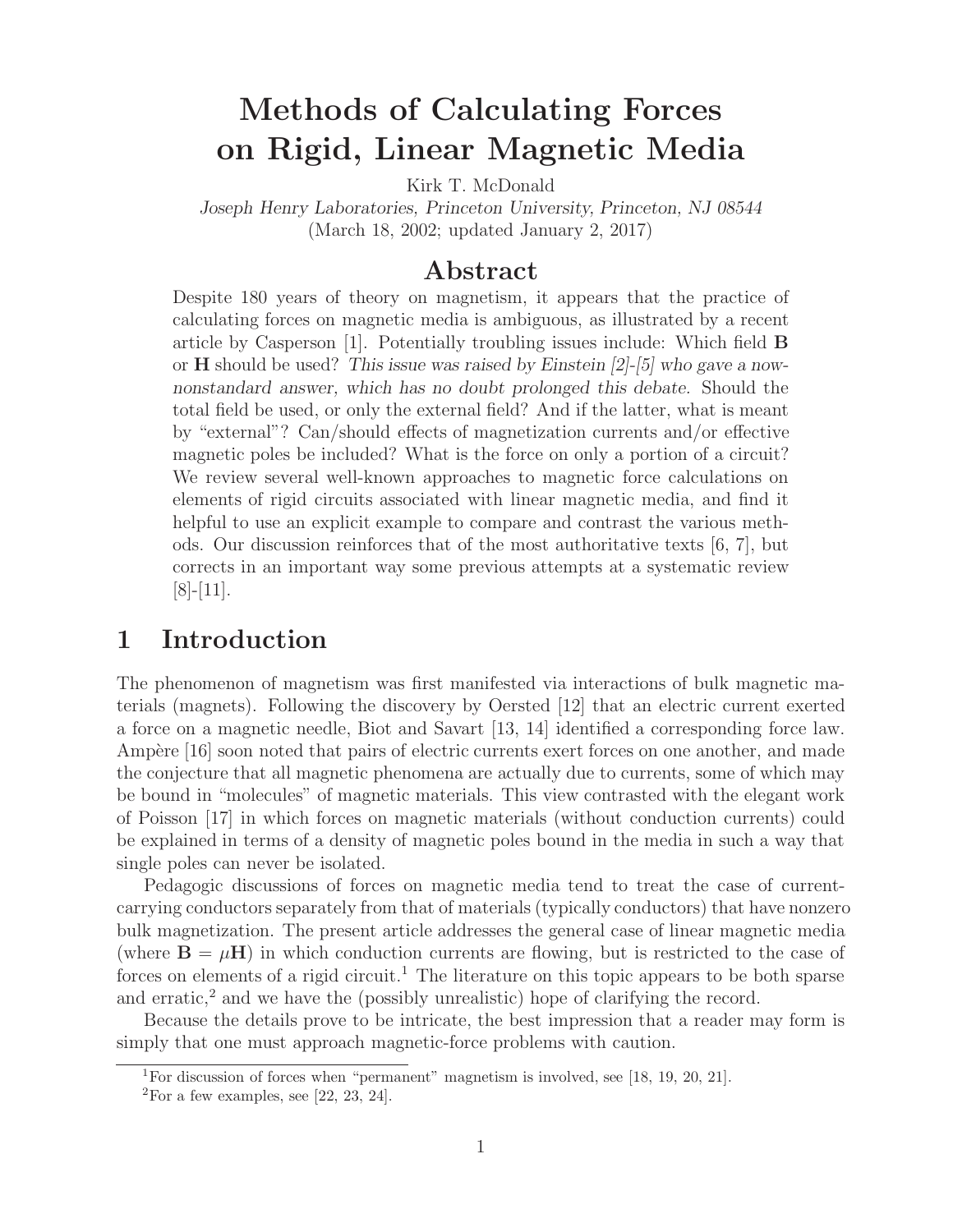Some more specific conclusions from this effort are:

- 1. The consequence of Newton's 1st law that an object with steady motion velocity does not exert a net force on itself can be used in the analysis of static forces on some rigid circuits.3,4 See sec. III. We do not pursue here the more complex case of deformable magnetic media.
- 2. In calculating the force on a circuit (or on a portion of a rigid circuit) using the Biot-Savart law one can use only that magnetic field which existed prior to the introduction of the circuit, since the fields produced directly (or indirectly via induced magnetization) cannot cause a net force on the circuit (or portion of a rigid circuit). See sec. III. That is, the Biot-Savart force density has the form  $J_{cond}/c \times B_i = J_{total}/c \times H_i$  and not  $\mathbf{J}_{\text{cond}}/c \times \mathbf{B}_{\text{total}}$  nor  $\mathbf{J}_{\text{total}}/c \times \mathbf{B}_{i}$  nor  $\mathbf{J}_{\text{total}}/c \times \mathbf{B}_{\text{total}}$  nor  $\mathbf{J}_{\text{cond}}/c \times \mathbf{H}_{i}$  nor  $\mathbf{J}_{\text{cond}}/c \times \mathbf{H}_{\text{total}}$ nor  $J_{total}/c \times H_{total}$ . See also sec. 4 of [28].
- 3. Methods also exist in which the total magnetic field can be used in the force calculation, even if the force on only a portion of a rigid circuit is desired. The most straightforward of these uses the Maxwell stress tensor (sec. VIII), which the author recommends be given more prominence in pedagogic treatments of electrostatic and magnetostatic forces.<sup>5</sup>
- 4. Considerable care must be given in the treatment of systems that include an interface across which the magnetic permeability changes discontinuously. See secs. IV-IX.
- 5. If the Helmholtz bulk force density (calculated from the total magnetic fields) is used to find the force by integration over a volume that contains such an interface, the volume integral must be supplemented by a surface integral over the (interior) interface. See sec. IX.
- 6. In a calculation of the force that uses the concept of magnetization currents, the magnetic field **H** should be used rather than the field **B**, and if the force is desired on only a circuit element, the field must be  $H_i$  as existed prior to the introduction of the circuit (and not merely the introduction of the circuit element). See sec. VI.
- 7. In a calculation of the force that uses the concept of effective magnetic poles, the magnetic field **B** should be used rather than the field  $H$ <sup>6</sup>, and the prior field  $B_i$  should

 ${}^{6}$ In 1908 Einstein and Laub [3, 5] argued that the force law should be,

$$
\mathbf{F}_{\text{Einstein-Laub}} = \frac{1}{c} \int [\mathbf{J}_{\text{cond}} \times \mathbf{H} + 4\pi (\mathbf{M} \cdot \mathbf{\nabla}) \mathbf{H}] d\text{Vol}.
$$
 (1)

<sup>&</sup>lt;sup>3</sup>Examples in which a current generates an "image current" whose field acts back on the first current do not obey this principle. For example, a current parallel to a perfectly conducting plane, or the problem in sec. 35 of [7] (discussed further in [26]).

<sup>4</sup>Accelerated charges can be subject to the so-called radiation-reaction force, which is a self force (first noted by Lorentz [27], and so should be considered as part of the "Lorentz force law." Not all accelerated charges are subject to the radiation reaction force, since interference of the fields of the various charges may cancel the total radiation, as for steady current loops. Also, a uniformly accelerated charge (which is a kind of steady motion) famously experiences no self/radiation-reaction force.

<sup>&</sup>lt;sup>5</sup>In the literature of forces on permanent magnets the Maxwell stress tensor is frequently used, as well as the so-called method of virtual work which is not reviewed here. See, for example, [29].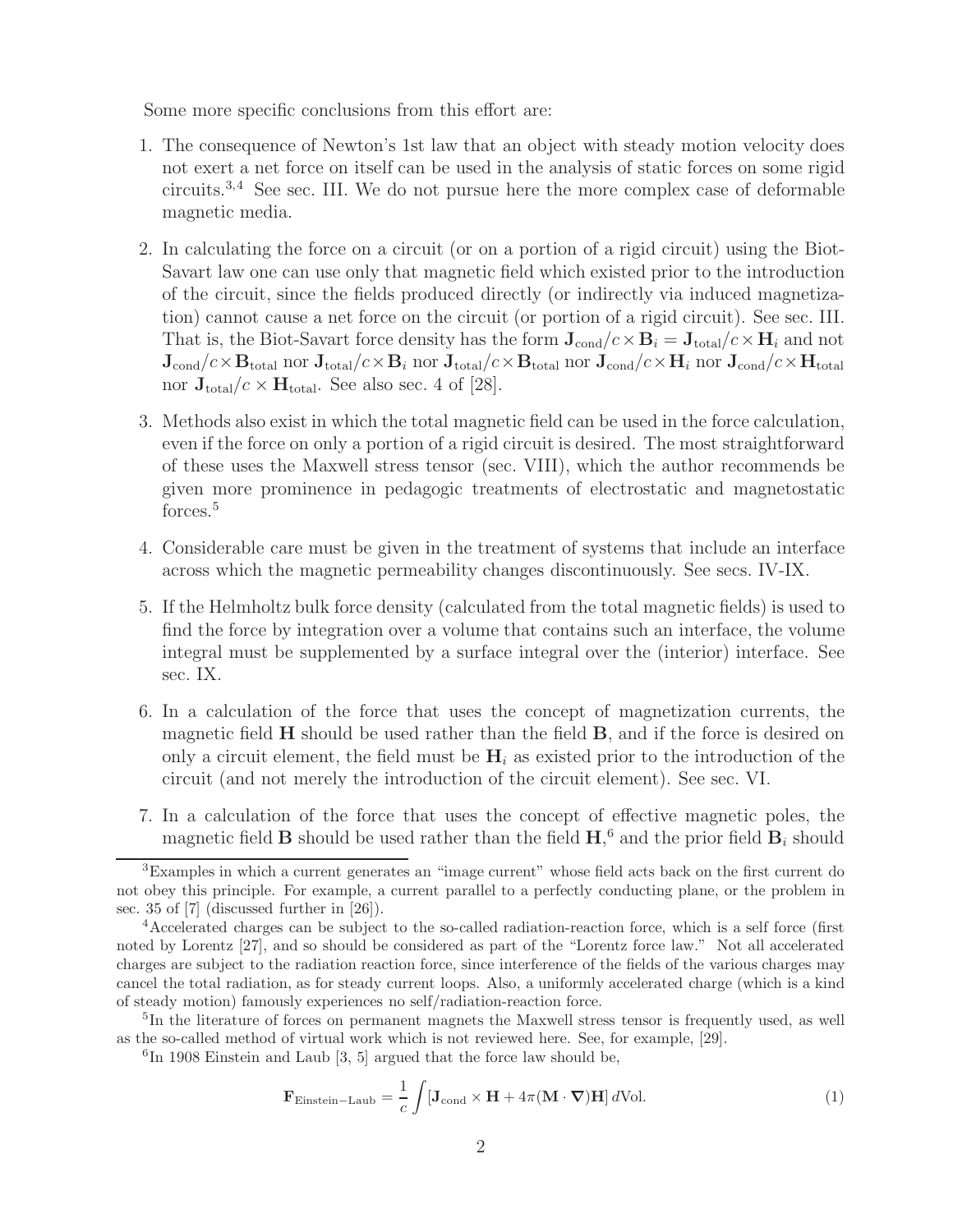be used if the force on only a circuit element is desired. See sec. VII.

While conclusions 5 and 6 may be known to those expert with magnetic media, the author has not found them in the literature. Because several of the conclusions amend conventional pedagogic wisdom, it has been critical to verify these conclusions with an example in which both  $\mathbf{I} \times \mathbf{B}$  forces and magnetization forces are present, and which contains an interface with different permeabilities on either side.

*If magnetic charges (monopoles) existed, the case of a magnetic-current-carrying "wire" embedded in a dielectric medium would be the* dual *of the present example. One could then ask whether the force density on a magnetic current density*  $J_m$  *in the wire is*  $-J_m \times D$  *(the canonical expression) or*  $-\mathbf{J}_m \times \mathbf{E}$ ? *See, for example, [25, 33].* 

Other works on the theme of computation of forces in so-called ponderable media include [34, 35, 36].

### **2 An Example**

What is the force per unit length on a wire of radius a and (relative) permeability  $\mu'$  when it carries uniform conduction current density,

$$
\mathbf{J}_{\text{cond}} = \frac{I}{\pi a^2} \hat{\mathbf{z}} \tag{3}
$$

and is placed along the z axis in a magnetic field whose form is,

$$
\mathbf{B}_{i} = B_{0} \hat{\mathbf{x}} + B_{1} \left[ \frac{x}{a} \hat{\mathbf{x}} - \frac{y}{a} \hat{\mathbf{y}} \right] = \mu \mathbf{H}_{i}, \qquad (4)
$$

before the wire is placed in that field? The medium surrounding the wire is a nonconducting liquid with relative permeability  $\mu \neq 1$ . The wire is assumed to be part of a rigid circuit that is completely by a loop at "infinity".

Note that in asking for the force on the wire along the  $z$  axis, we seek the force on only a portion of the complete circuit.

The form of the initial magnetic field has been chosen so that there will be both a  $J \times B$ force associated with the uniform field  $\mathbf{B}_0 = B_0 \hat{\mathbf{x}}$ , as well as a force due to the interaction of the induced magnetization with the nonuniform field  $\mathbf{B}_1 = B_1|(x/a) \hat{\mathbf{x}} - (y/a) \hat{\mathbf{y}}|$ .

We have confirmed by the four methods of calculation discussed in secs. VI-IX that the force per unit length on the wire is, in Gaussian units,

$$
\mathbf{F} = -\frac{\mu - \mu'}{\mu + \mu'} \frac{a B_0 B_1}{2\mu} \hat{\mathbf{x}} + \frac{I B_0}{c} \hat{\mathbf{y}},\tag{5}
$$

It appears that this law is obtained from the "Lorentz" force law,

$$
\mathbf{F}^{\mu} \text{Lorentz}^n = \frac{1}{c} \int \mathbf{J}_{\text{total}} \times \mathbf{B}_{\text{total}} \, d\text{Vol}, \tag{2}
$$

using Maxwell's equations and vector identities to recast **B** in another form. However, the forms (1)-(2) give incorrect results because the total field  $\bf{B}$  includes contributions from the current density  $\bf{J}_{total}$ , which leads to nonzero self forces. See, for example, sec. 4 of [28]. This error has propagated into a recent misunderstanding [30, 31].

More details are given in [32].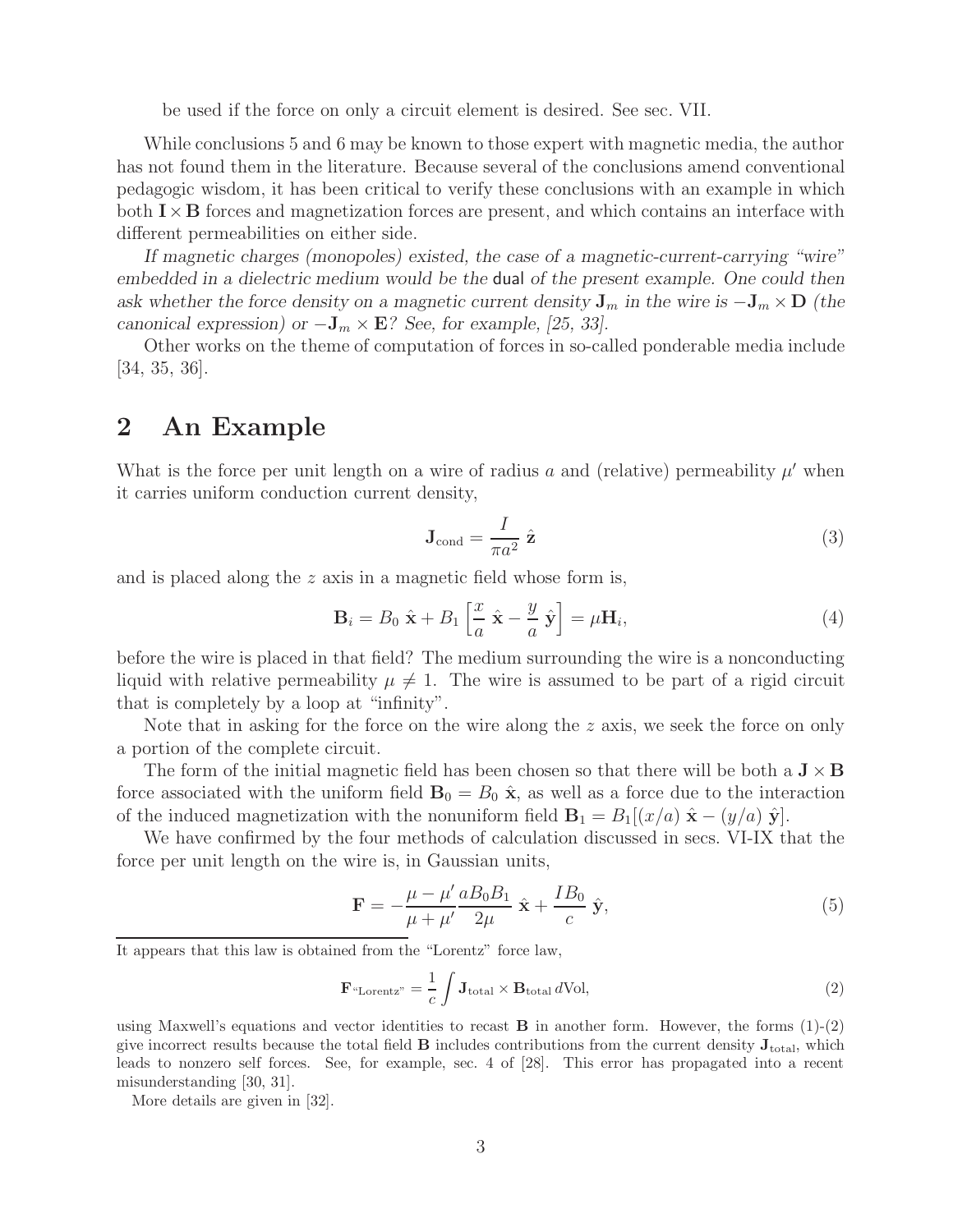where the magnetic fields **H** and,

$$
\mathbf{B} = \mathbf{H} + 4\pi \mathbf{M},\tag{6}
$$

are related in a linear, isotropic medium of relative permeability  $\mu$  by,

$$
\mathbf{B} = \mu \mathbf{H},\tag{7}
$$

and hence the magnetization density **M** obeys,

$$
\mathbf{M} = \frac{\mu - 1}{4\pi} \mathbf{H}.
$$
 (8)

The magnetic field **H** for this example is given in the Appendix, and details of the calculations can be found in [28].

If the initial magnetic field is uniform  $(B_1 = 0)$ , then there is no net force on the magnetization of the wire or surrounding medium, and the force per unit length on the wire has the very simple form,

$$
\mathbf{F} = \frac{IB_0}{c} \hat{\mathbf{y}} \qquad \text{(uniform external field)}.
$$
 (9)

The expression (9) has been verified in a recent experiment Casperson [1]. See also a related discussion by Lowes [37].

Strictly speaking, eq. (9) describes the force on the conduction electrons, and not that on the lattice of positive ions through which the electrons flow. The force (9) results in a slight rearrangement of the distribution of the conduction electrons and positive lattice ions so that a transverse electric field is generated that acts on the lattice to provide the force experienced by an observer who holds the wire at rest. See [38] for further discussion.

*Another example that illustrates the themes of this note is given in [26].*

### **3 The Biot-Savart Force Law**

The result (9) is to be expected from a simple argument, consistent with Newton's first law that an object does not exert a net force on itself. Namely, the Biot-Savart force law (for media of unit permeability) on a current-carrying circuit  $a$  due to a current-carrying circuit  $b$  is<sup>7</sup>

$$
\mathbf{F}_a = \frac{I_a I_b}{c^2} \oint_a d\mathbf{l}_a \times \oint_b \frac{d\mathbf{l}_b \times \hat{\mathbf{r}}_{ab}}{r_{ab}^2} = \frac{I_a}{c} \oint_a d\mathbf{l}_a \times \mathbf{B}_b(a), \tag{11}
$$

In contrast, Ampère [16] proposed the force law,

$$
\mathbf{F}_a = -\frac{I_a I_b}{c^2} \oint_a \oint_b \frac{(d\mathbf{l}_a \cdot d\mathbf{l}_b) \mathbf{r}_{ab}}{r_{ab}^2} \,. \tag{10}
$$

The forms (10) and (11) are equivalent for steady currents but predict different forces between isolated current elements (moving charges), as discussed further on the next page.

<sup>&</sup>lt;sup>7</sup>Strictly, Biot and Savart [13, 14] only considered the force on an isolated magnetic pole  $p$  due to a steady current I in a circuit,  $\mathbf{F} = p \oint \mathbf{I} d\mathbf{l} \times \hat{\mathbf{r}}/cr^2$ . What is now called the Biot-Savart force law seems to have been first deduced by Grassmann [39], although not, of course, in vector notation. The vector relation (11) appears without attribution as eq. (11) of Art. 603 of Maxwell's *Treatise* [49], while Einstein may have been the first to call this the Biot-Savart law, in sec. 2 of [3].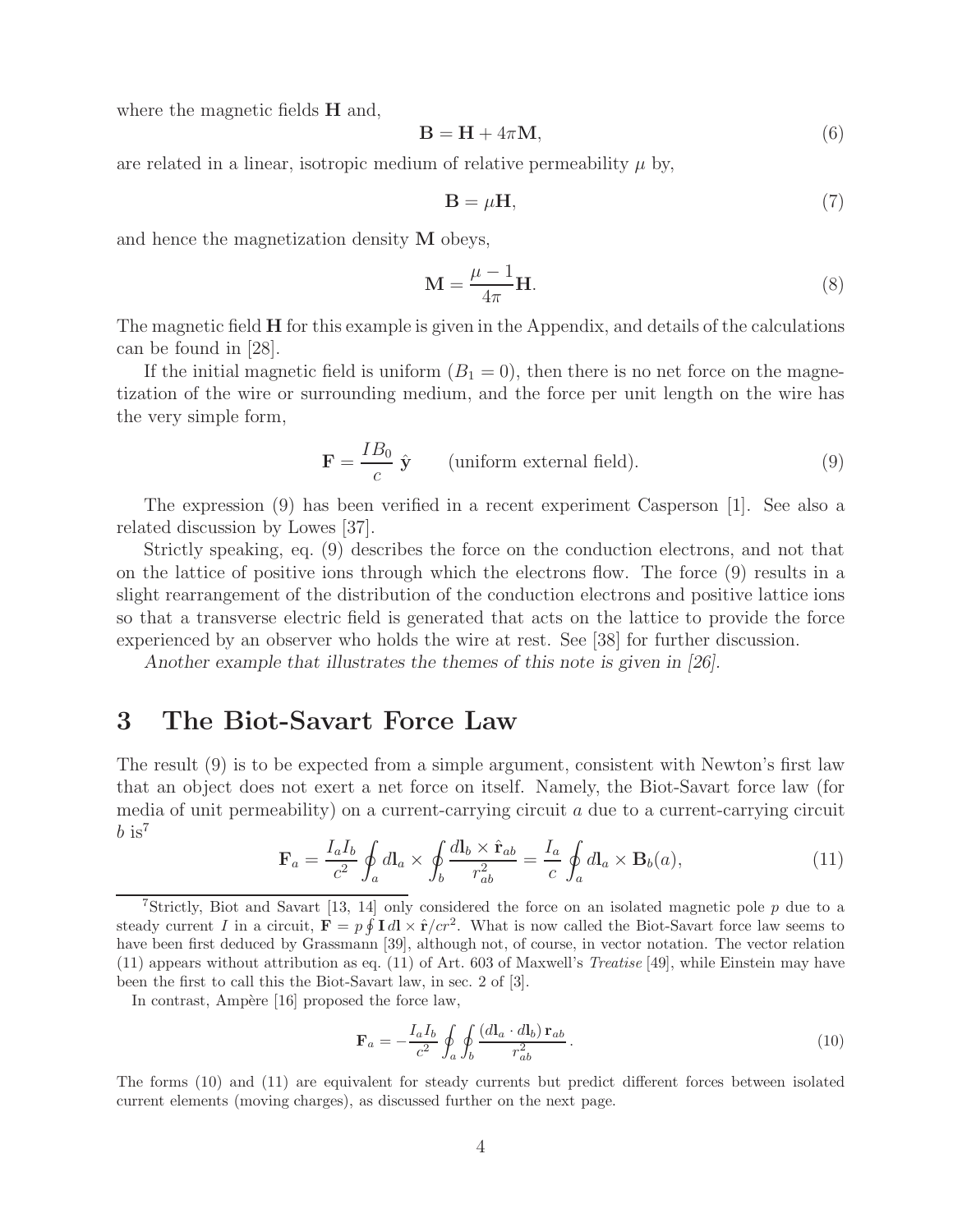where

$$
\mathbf{B}_b(a) = \frac{I_b}{c} \oint_b \frac{d\mathbf{l}_b \times \hat{\mathbf{r}}_{ab}}{r_{ab}^2} \,. \tag{12}
$$

In the example of sec. II, the initial field  $B_i$  plays the role of the field  $B_b$  not due the current in wire  $a$ , which quickly leads to the result  $(9)$ . The reader may object that the example does not involve media of unit permeability, so the Biot-Savart force law may have to be modified in such a way as to lead to a different result than (9). This issue will be pursued in the following section.

The statement that an object cannot exert a net force on itself tacitly presumes that the object has mechanical integrity as a whole, and will generate internal elastic forces to counteract possible electromagnetic forces of one part of the object on another. If a magnetic circuit is mechanically flexible, we will not be content with an analysis of the force on the circuit as a whole. In addition, we desire a calculation of magnetic force on an element of the circuit, imagining it to be mechanically (but not electrically) disconnected from the rest of the circuit. In this case, the magnetic field to be used in differential form to the Biot-Savart force law is the field  $\mathbf{B}_{ext}$  due to all sources outside the element itself,

$$
d\mathbf{F} = \frac{I}{c}d\mathbf{l} \times \mathbf{B}_{\text{ext}}.\tag{13}
$$

The differential expression (13) can have meaning independent of the integral form (11) only if the circuit deforms, in which case the problem is not one of statics. It is well known that the differential force  $(13)$  does not satisfy Newton's 3<sup>rd</sup> law in cases of isolated current elements, because in such dynamical systems the electromagnetic field momentum is varying [40]. Newton's 3rd law is respected via the appropriate electromagnetic version of his 2nd law,

$$
\sum \left( \mathbf{F} - \frac{d\mathbf{P}_{\text{mech}}}{dt} - \frac{d\mathbf{P}_{\text{EM}}}{dt} \right) = 0, \tag{14}
$$

where  $P_{\text{mech}}$  and  $P_{\text{EM}}$  are the mechanical and electromagnetic momenta, respectively. For a discussion of deformable circuits, see  $|41|$ . The topic of forces on magnetic liquids, including striction effects, is treated in [42].

In the remainder of this article we assume that the object on which we desire to calculate the magnetic force is a rigid body at rest.

### **4 Microscopic and Macroscopic Magnetic Fields**

In the macroscopic approach to calculation of forces on magnetic media one considers in general a current density **J** (electric charge crossing a directed unit area per unit time) and a net magnetization density **M** (net magnetic dipole moment per unit volume) as well as the magnetic fields **B** and  $H = B - 4\pi M$ . In a microscopic view, one considers collections of individual charges and/or magnetic moments, but averaged quantities like the magnetization density **M** are not yet defined. Hence, the fields **B** and **H** are identical in the microworld, and it is a matter of convention which symbol is used for the microscopic magnetic field.

The symbol **H** tends to be associated with the magnetic force as studied by the early workers Ampère, Biot and Savart, and Poisson [17], which led authors such as Lorentz [43]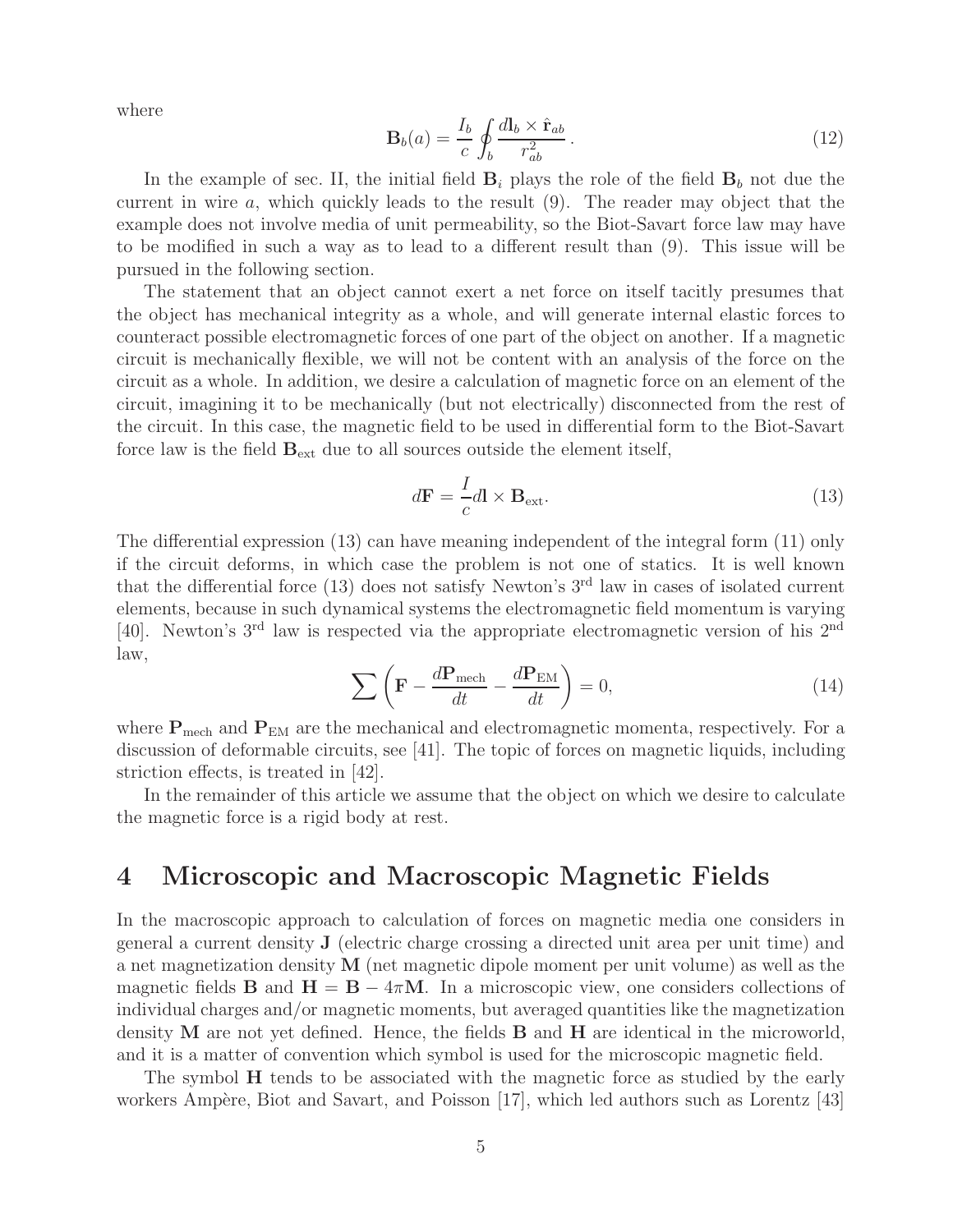and Landau [7] to use this symbol for the microscopic magnetic field. The symbol **B** was introduced by Thomson around 1850 [44] in the form (7), which suggests that it is to be derived from the more fundamental (or anyway more familiar at the time) field **H**. However, as apparently first noted by Lorentz [43], the macroscopic average of the microscopic magnetic field is **B** and not **H**.

To maximize the continuity between the microscopic and macroscopic views, the author prefers that the microscopic magnetic field be labeled **B**. Then, the force on an electric charge e with velocity **v** in microscopic electromagnetic fields **E** and **B** is,

$$
\mathbf{F} = e\left(\mathbf{E} + \frac{\mathbf{v}}{c} \times \mathbf{B}\right),\tag{15}
$$

the Lorentz force law, which also represents the average force on the charge in the presence of macroscopically averaged fields **E** and **B**. It is always understood that the fields **E** and **B** in the Lorentz force law do not include the fields of the moving charge itself.

High-energy physicists such as the present author, consider the Lorentz force law (15) to be experimentally confirmed (and continually reconfirmed) for over 50 years [45] in the case of high-energy particles moving inside media such as iron where  $\mathbf{B} = \mu \mathbf{H} \gg \mathbf{H}$ . That is, when applying the Lorentz force law a charge inside a macroscopic medium, the appropriate macroscopic average of the microscopic magnetic field is indeed the macroscopic field **B**. This insight is affirmed, for example, in sec. 8.2 of [46], and sec. 22.1.1 of [47],

We therefore expect that other methods of calculating forces on currents in macroscopic media will be consistent with the Lorentz force law using the macroscopic field **B**. In particular, we expect that the Biot-Savart force law for a current **I** in a macroscopic magnetic field  $\mathbf{B}_i$  not due to that current itself is,

$$
\mathbf{F} = \frac{1}{c} \oint \mathbf{I} \, dl \times \mathbf{B}_i = \frac{I}{c} \oint dl \times \mathbf{B}_i,
$$
 (16)

no matter what permeabilities exist. Thus, we reaffirm that eq. (9) is the force on the wire in our example, if the initial field is uniform.

#### **5 The Biot-Savart Force Law in a Permeable Medium**

Despite the simplicity of the result (16), care is needed when using the Biot-Savart force law in permeable media. We review this issue by starting with the case that all wires and their (linear, liquid) surrounding media have the same permeability  $\mu \neq 1$ . Then, there is neither a surface current nor an effective pole density at the interface between the wire and the liquid. However, there remains a volume current density,

$$
\mathbf{J}_M = c\mathbf{\nabla} \times \mathbf{M} = \frac{\mu - 1}{4\pi/c} \mathbf{\nabla} \times \mathbf{H} = (\mu - 1)\mathbf{J}_{\text{cond}},\tag{17}
$$

using Ampère's law,

$$
\nabla \times \mathbf{H} = \frac{4\pi}{c} \mathbf{J}_{\text{cond}},\tag{18}
$$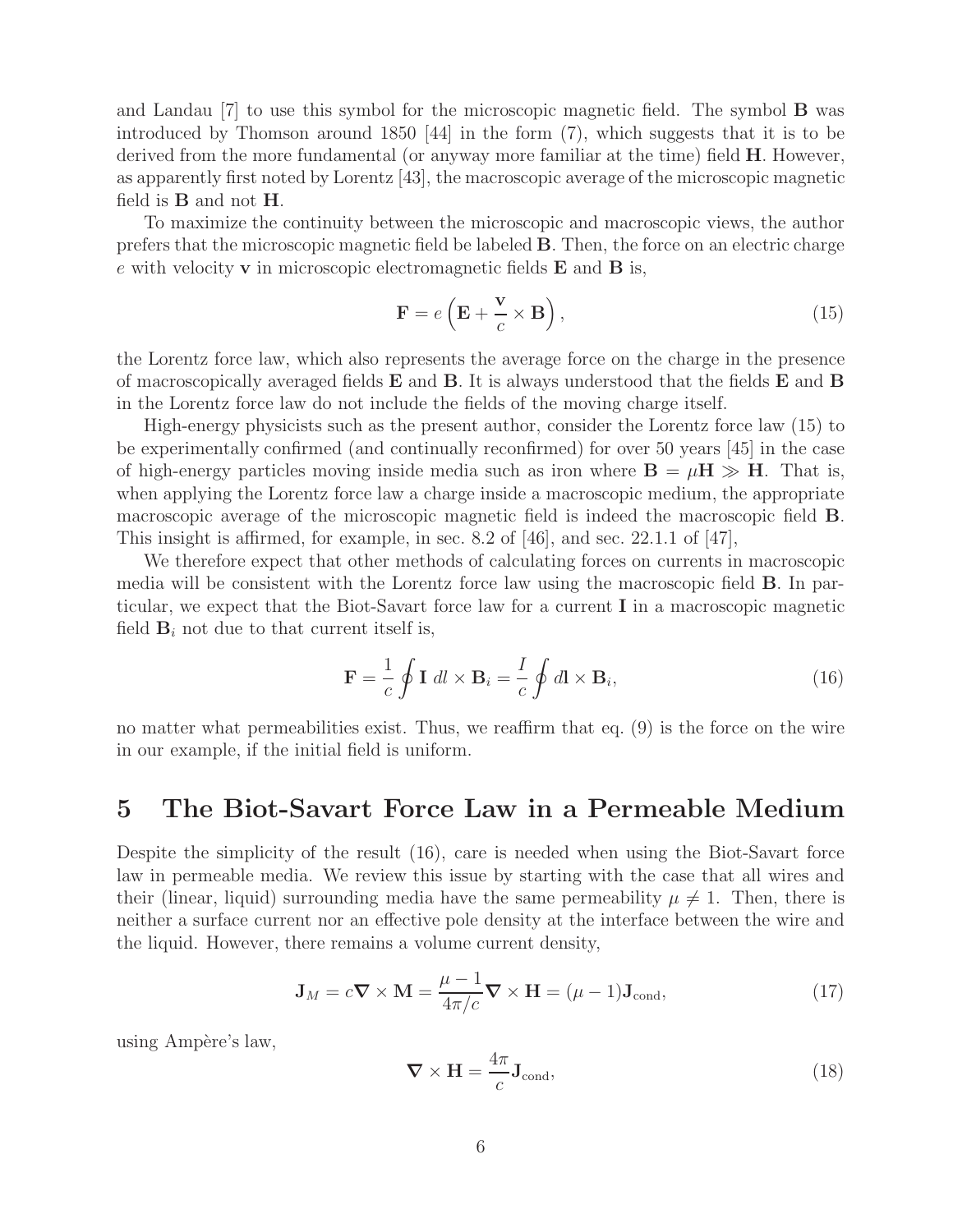that relates the magnetic field  $H$  to the conduction current density  $J_{cond}$ . Thus, the total current density is,

$$
\mathbf{J}_{\text{total}} = \mu \mathbf{J}_{\text{cond}}.\tag{19}
$$

The fact that the total current density (19) does not equal the conduction current density in a permeable medium contradicts the view of Lorentz [43], as reaffirmed in sec. 30 of [7]. This appears to be one of the very few oversights in these distinguished works.

The force  $(16)$  on the wire that carries conduction current density  $J_{\text{cond}}$  can be written as,

$$
\mathbf{F} = \frac{1}{c} \int \mathbf{J}_{\text{cond}} \times \mathbf{B}_i \ d\text{Vol}.
$$
 (20)

If instead we wish to use the total current density (19) we must write,

$$
\mathbf{F} = \frac{1}{c} \int \frac{\mathbf{J}_{\text{total}}}{\mu} \times \mathbf{B}_i \ d\text{Vol} = \frac{1}{c} \int \mathbf{J}_{\text{total}} \times \mathbf{H}_i \ d\text{Vol}.
$$
 (21)

Another aspect of the analysis of Biot and Savart is the calculation of the magnetic field from the current density. The microscopic version of Ampère's law,

$$
\nabla \times \mathbf{B} = \frac{4\pi}{c} \mathbf{J}_{\text{total}},\tag{22}
$$

corresponds to the prescription that,

$$
\mathbf{B} = \frac{1}{c} \int \frac{\mathbf{J}_{\text{total}} \times \hat{\mathbf{r}}}{r^2} d\text{Vol} = \frac{\mu}{c} \int \frac{\mathbf{J}_{\text{cond}} \times \hat{\mathbf{r}}}{r^2} d\text{Vol} = \mu \mathbf{H},\tag{23}
$$

supposing the permeability is uniform and may be taken outside the integral. Hence, the macroscopic version of Ampère's law, eq.  $(18)$ , corresponds to the prescription that,

$$
\mathbf{H} = \frac{1}{c} \int \frac{\mathbf{J}_{\text{cond}} \times \hat{\mathbf{r}}}{r^2} d\text{Vol} = \mathbf{\nabla} \times \frac{1}{c} \int \frac{\mathbf{J}_{\text{cond}}}{r} d\text{Vol},\tag{24}
$$

independent of the permeability. This result, combined with  $Amp\grave{e}re's$  law  $(18)$ , is consistent with Helmholtz' theorem [46] provided  $\nabla \cdot \mathbf{H} = 0$ , as holds within a medium of uniform permeability.

The form of the eq.  $(11)$  for the force on circuit a due to circuit b supposing the wires and the surrounding media all have permeability  $\mu$  is therefore,

$$
\mathbf{F}_a = \mu \frac{I_a I_b}{c^2} \oint_a d\mathbf{l}_a \times \oint_b \frac{d\mathbf{l}_b \times \hat{\mathbf{r}}_{ab}}{r_{ab}^2},\tag{25}
$$

where  $I_a$  and  $I_b$  are the conduction currents in the circuits.

## **6 The Biot-Savart Force Law Plus Bound Current Densities**

We also see that eq. (25) holds even if the wires have permeabilities  $\mu_a$  and  $\mu_b$  that differ from the permeability  $\mu$  of the surrounding medium, since the magnetic field due to wire b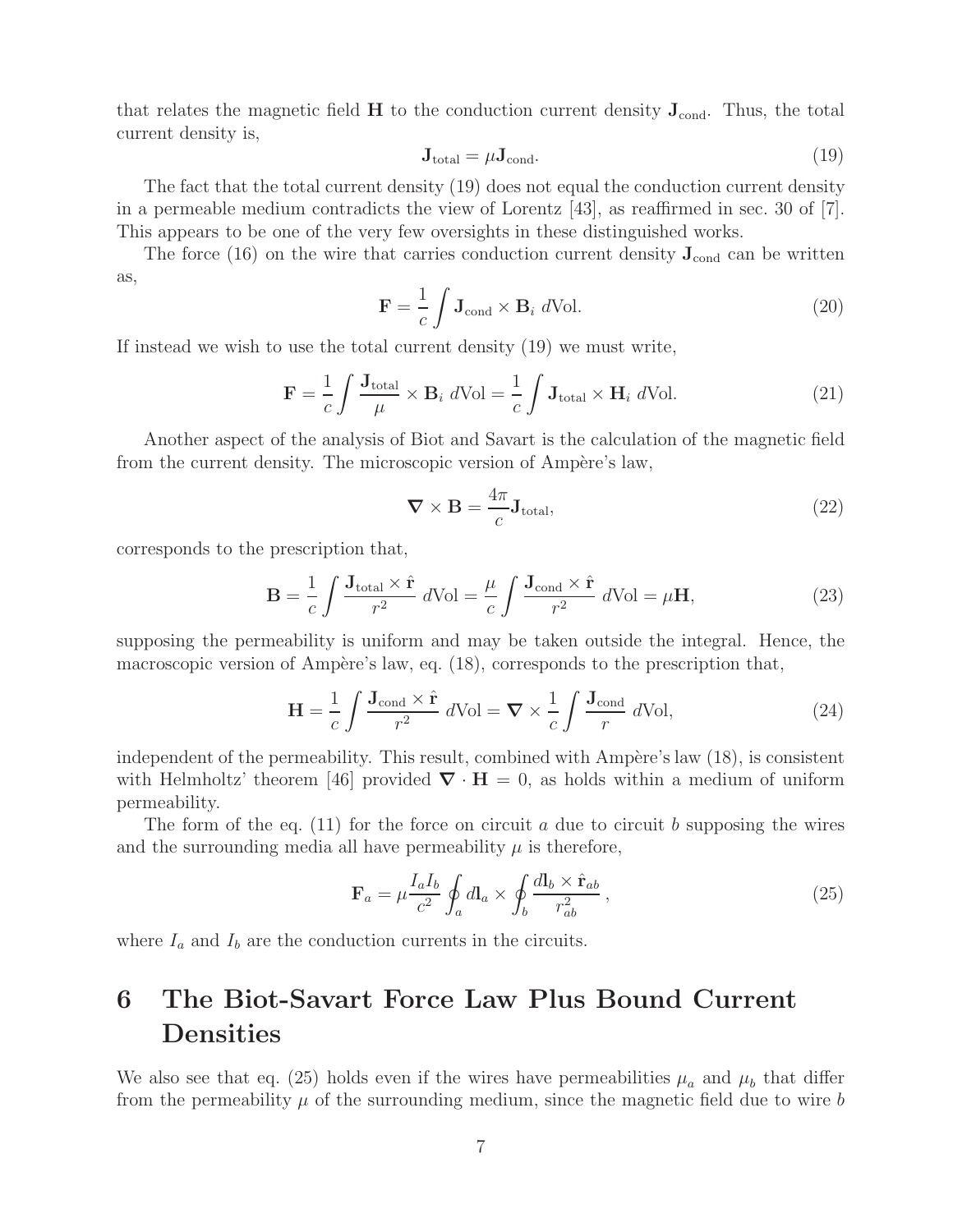at the position of wire a before wire a was introduced is given by  $\mathbf{B}_b = \mu \mathbf{H}_b$ , which depends on neither  $\mu_a$  nor  $\mu_b$ . However, in this case there will exist effective surface currents,

$$
\mathbf{K}_M = c\Delta \mathbf{M} \times \hat{\mathbf{n}},\tag{26}
$$

at the interface between the wires and the surrounding medium, where  $\Delta M$  is the difference between the magnetization on the two sides of the interface, and **n**ˆ is the unit normal to the interface. The force on these surface currents follows the form (21) that uses the magnetic field **H** rather than **B**. Hence, the total force on a permeable wire surrounded by a permeable medium can be written as,

$$
\mathbf{F} = \frac{1}{c} \int \mathbf{J}_{\text{total}} \times \mathbf{H}_i \ d\text{Vol} + \frac{1}{c} \int \mathbf{K}_M \times \mathbf{H}_i \ dS. \tag{27}
$$

The is the appropriate version of the Biot-Savart law if we wish to include magnetization forces via the so-called bound current densities. However, the Coulomb Committee in their eq.  $(1.3-4')$  [10], and Jefimenko in his eq.  $(14-9.13a,b)$  [48], recommends that the initial field  $\mathbf{B}_i$  be used rather than  $\mathbf{H}_i$ , which would imply a force  $\mu$  times the above.

For the example of sec. II, the surface current density is obtained from eq. (8) and the total magnetic field **H**, eq. (46), as,

$$
\mathbf{K}_M = \frac{\mu - \mu'}{4\pi} \left[ \frac{2I}{a} - \frac{2\mu c}{\mu + \mu'} (H_0 \sin \theta + H_1 \sin 2\theta) \right] \hat{\mathbf{z}},\tag{28}
$$

and the total current density is  $J_{total} = \mu' I \hat{z}/\pi a^2$  from eqs. (3) and (19). Then, evaluation of eq. (27) leads to eq. (5).

The correct result for the force on a portion of a rigid circuit would not be obtained from eq. (27) if we used the initial magnetic field  $\mathbf{B}_i$ , or if we used the total magnetic fields **B** or **H** on the wire. Furthermore, we would not obtain a correct result if we used the field in a vacuum cavity of radius a at the position of the wire either before or after the wire was inserted. The proper initial field  $H_i$  is the one before the wire was inserted into the liquid dielectric.

When  $\mu \neq \mu' \neq 1$ , we cannot rewrite the first term of eq. (27) as  $\int (\mathbf{J}_{cond}/c) \times \mathbf{B}_i dVol$ , which would incorrectly suggest that we could ignore the volume magnetization current density  $\mathbf{J}_M$  but not the surface current density  $\mathbf{K}_M$ .

# **7 The Biot-Savart Force Law Plus Effective Magnetic Poles**

The forces on the magnetization can also considered as due to a density of effective magnetic poles, rather than being due to currents  $J_M$  and  $K_M$ . Some care is required to use this approach, since a true magnetic pole density  $\rho_M$  would imply  $\nabla \cdot \mathbf{B} = 4\pi \rho_M$ , and the bulk force density on these poles would be  $\mathbf{F} = \rho_M \mathbf{H}$  [17].<sup>8</sup> However, in reality  $0 = \nabla \cdot \mathbf{B} =$  $\nabla \cdot (\mathbf{H} + 4\pi \mathbf{M})$ , so we write,

$$
\nabla \cdot \mathbf{H} = -4\pi \nabla \cdot \mathbf{M} = 4\pi \rho_{M,\text{eff}},\tag{29}
$$

<sup>&</sup>lt;sup>8</sup>See [25] for additional discussion of true and effective magnetic charges.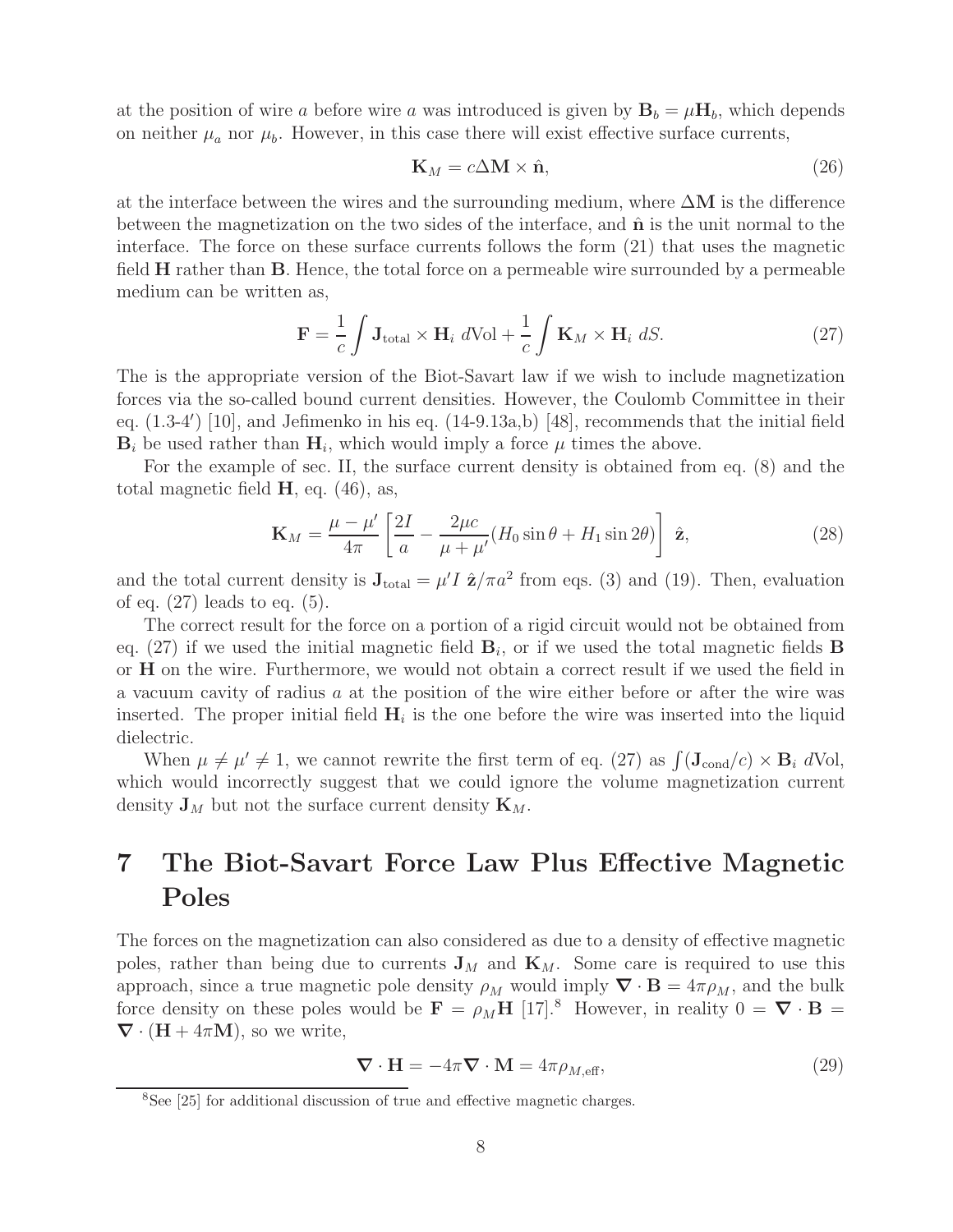and we identify  $\rho_{M,\text{eff}} = -\nabla \cdot \mathbf{M}$  as the volume density of effective magnetic poles. Inside linear magnetic media, such as those considered here,  $\mathbf{B} = \mu \mathbf{H}$  and  $\nabla \cdot \mathbf{B} = 0$  together imply that  $\rho_{M,\text{eff}} = 0$ . However, a surface density  $\sigma_{M,\text{eff}}$  of effective poles can exist on an interface between two media, and we see that Gauss' law for the field **H** implies that,

$$
\sigma_{M,\text{eff}} = \frac{(\mathbf{H}_2 - \mathbf{H}_1) \cdot \hat{\mathbf{n}}}{4\pi},\tag{30}
$$

where unit normal  $\hat{\bf{n}}$  points across the interface from medium 1 to medium 2. The effective surface pole density can also be written in terms of the magnetization  $\mathbf{M} = (\mathbf{B} - \mathbf{H})/4\pi$  as,

$$
\sigma_{M,\text{eff}} = (\mathbf{M}_1 - \mathbf{M}_2) \cdot \hat{\mathbf{n}},\tag{31}
$$

since  $\nabla \cdot \mathbf{B} = 0$  insures that the normal component of **B** is continuous at the interface.

The force on the surface density of effective magnetic poles is,

$$
\mathbf{F} = \sigma_{M, \text{eff}} \mathbf{B}_i,\tag{32}
$$

since the effective poles (which are representations of effects of Ampèrian currents) couple to the macroscopic average of the microscopic magnetic field **B**. <sup>9</sup> Equation (32) is in agreement with prob. 5.20 of [50]. However, the Coulomb Committee in their eq.  $(1.3-4)$  [10], and Jefimenko in his eq.  $(14-9.9a,b)$  [48], recommends that the initial field  $\mathbf{H}_i$  be used rather than  $\mathbf{B}_i$  when using the method of effective magnetic poles, which would imply a force  $1/\mu$ times the above.

The total force on the medium in this view is the sum of the force on the conduction current plus the force on the effective surface poles, where to avoid calculating a spurious force of the rigid wire on itself we use the initial magnetic field  $\mathbf{B}_i$ ,

$$
\mathbf{F} = \frac{1}{c} \int \mathbf{J}_{\text{cond}} \times \mathbf{B}_i \ d\text{Vol} + \int \sigma_{M,\text{eff}} \mathbf{B}_i \ dS. \tag{33}
$$

In the example of sec. II, the density of effective magnetic poles on the surface  $r = a$  is given by,

$$
\sigma_{M,\text{eff}} = \frac{H_r(r = a^+) - H_r(r = a^-)}{4\pi} \n= -\frac{1}{2\pi} \frac{\mu - \mu'}{\mu + \mu'} (H_0 \cos \theta + H_1 \cos 2\theta).
$$
\n(34)

Then, evaluation of eq. (33) again leads to the result (5). This reaffirms that one should use the initial field  $\mathbf{B}_i$  and not  $\mathbf{H}_i$  and not the total field  $\mathbf{B}$  in the Biot-Savart method (33) with effective magnetic poles when calculating the force on only a portion of a rigid circuit.

<sup>9</sup>Poisson [17] worked exclusively with the magnetic field **H**, but realized that the effective force on a true (Gilbertian) magnetic pole p is not necessarily  $\mathbf{F} = p\mathbf{H}$  if the pole is at rest inside a bulk medium, which results in an altered force on the pole depending on the assumed shape of the surrounding cavity. W. Thomson (Lord Kelvin) noted in 1871, sec. 517 of [44], that for a pole in a disk-shaped cavity with axis parallel to the magnetization **M** of the medium, the force would be  $\mathbf{F} = p(\mathbf{H} + 4\pi\mathbf{M})$ , and therefore he introduced the magnetic field  $\mathbf{B} = \mathbf{H} + 4\pi\mathbf{M}$  "according to the electromagnetic definition" (in Gaussian units). In sec. 400 of his *Treatise* [49], Maxwell follows Thomson in stating that the effective force on a true magnetic pole is usefully considered to be  $\mathbf{F} = p\mathbf{B}$  (Gaussian units). This convention for the effective force on a true (Gilbertian) magnetic pole is the same as the "true" force on an effective (Ampèrian) magnetic pole, which latter is the topic of the sec. 7 of this note.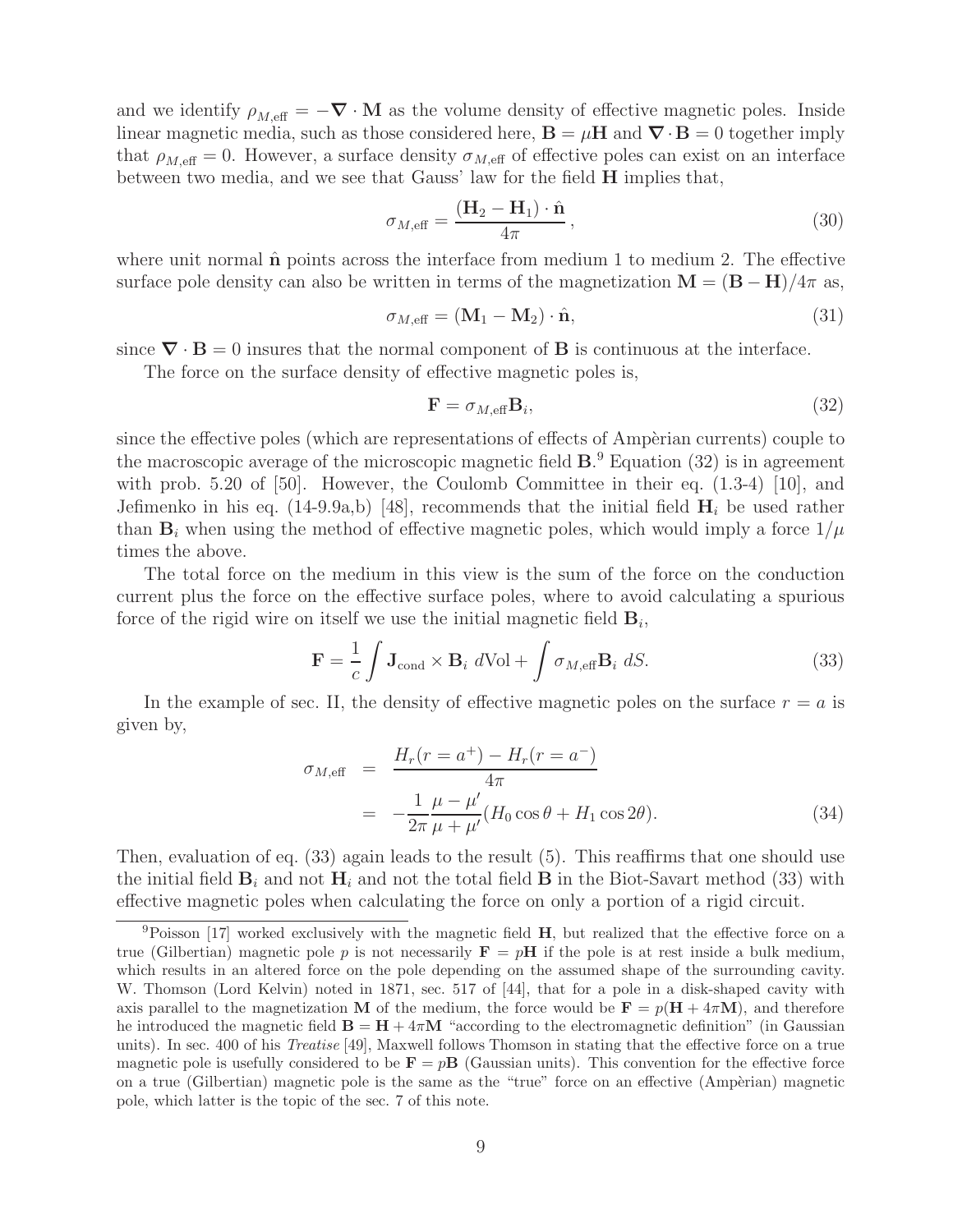### **8 The Maxwell Stress Tensor**

The methods of calculating the force on a circuit discussed thus far are require care in that only the fields  $\mathbf{B}_i$  and  $\mathbf{H}_i$  prior to the addition of the circuit appear explicitly in the force calculation, although the total fields **B** and **H** are needed in the calculation of the magnetization. The erratic literature on this topic is ample evidence that confusion as how to implement these calculation is likely.

Hence, it may be preferable to use methods that involve only the total fields **B** and **H**. In the author's view, the most reliable general method for the calculation of electromagnetic forces is that based on the Maxwell stress tensor,<sup>10</sup> which is a formal transcription of Faraday's "tubes of force." The j-component of the electromagnetic force **F** on the interior of a closed volume in a linear medium with oriented surface element d**S** is given by,

$$
F_j = \int \sum_k T_{jk} \ dS_k,\tag{35}
$$

where

$$
T_{jk} = \frac{1}{4\pi} E_j D_k + B_j H_k - \frac{\delta_{jk}}{8\pi} (\mathbf{E} \cdot \mathbf{D} + \mathbf{B} \cdot \mathbf{H}).
$$
 (36)

The form (36) ignores interesting strictive effects in compressible media [52].

The surface over which the stress tensor is integrated need not correspond to a physical surface, which leads to the question of how the electromagnetic force is transmitted to the physical matter inside that surface. The answer is, of course, via the electromagnetic fields that enter into the stress tensor. Prior to, and even somewhat after, Maxwell, more physical explanations were considered necessary, which led to the diversionary search for the æther that, among other activities, would transmit the forces from the imaginary surface to the matter within.

We have already noted in sec. II that even the  $J \times B$  force concept is at least once removed from a force on the positive ion lattice of a conductor – which caused confusion to Maxwell [54].

For the example of sec. II, we calculate the force on unit length of the wire by integrating the Maxwell stress tensor over a cylindrical surface of radius  $r > a$ , so that any effects at the surface  $r = a$  are included. The result is, as expected, given by eq. (5), independent of radius r.

Equation (5) for the case that  $B_1 = 0$  was deduced in a similar manner in ref. [6].

If we integrate the stress tensor over a cylinder of radius  $r < a$  the result is,

$$
\mathbf{F} = \frac{2\mu'}{\mu + \mu'} \frac{IB_0}{c} \frac{r^2}{a^2} \hat{\mathbf{y}}.\tag{37}
$$

Since the limit of this as  $r \to a$  does not equal the result (5) for  $r > a$ , we infer that there are important effects at the interface  $r = a$ . The permeable liquid is presumably contained in a tank of some characteristic radial scale  $b \gg a$ , at whose surface additional magnetization

<sup>10</sup>Maxwell's discussion of the stress tensor in secs. 639-459 of his *Treatise* [49] was for permanent magnetization. The stress tensor (35) for linear magnetic media was apparently first deduced by Lorentz [43], starting from the (Lorentz) force density  $\mathbf{f} = \rho \mathbf{E} + \mathbf{J}/c \times \mathbf{B}$ .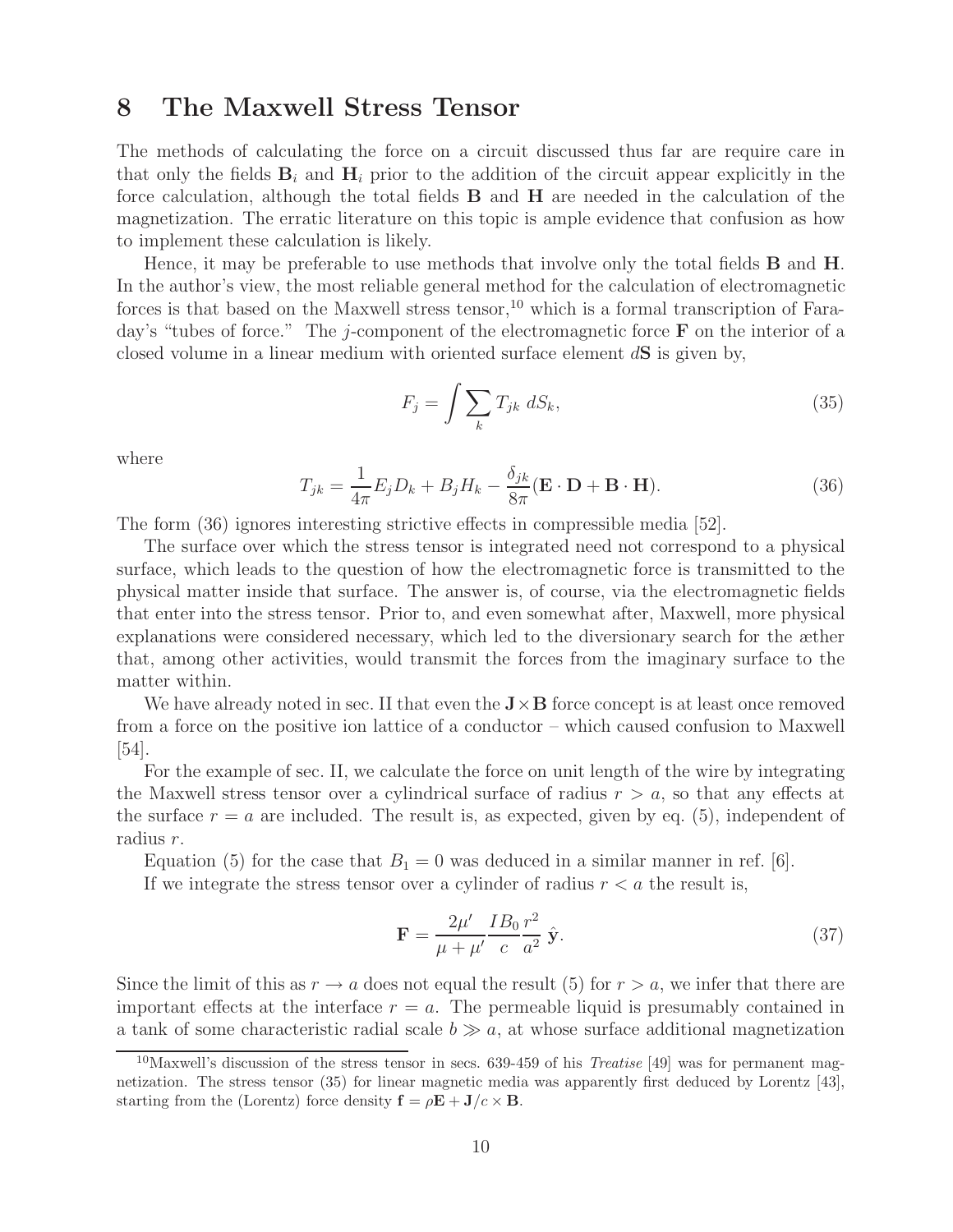forces will arise. We consider these forces as distinct from those at the interface  $r = a$ , and that only the latter are part of the forces on the wire.<sup>11</sup>

### **9 The Helmholtz Bulk Force Density**

An expression for a bulk force density **f** in magnetic media can be obtained by transformation of the surface integral of the stress tensor into a volume integral. See, for example, secs. 15 and 35 of [7]. The result, again ignoring magnetostriction, is,

$$
\mathbf{f} = \frac{1}{c} \mathbf{J}_{\text{cond}} \times \mathbf{B} - \frac{H^2}{8\pi} \nabla \mu,
$$
\n(38)

which is due to Helmholtz [51]. As for the Maxwell stress tensor, the fields **B** and **H** in eq. (38) are the total fields from all sources.

However, eq. (38) is not sufficient for the case that the permeability takes a discontinuous step at an interface within the volume of interest. To see this, we recall the usual derivation of the bulk force density, beginning with Gauss' law to transform the surface integral of the Maxwell stress tensor into a volume integral of a force density **f**,

$$
F_i = \int \sum_j T_{ij} dS_j = \int \sum_j \frac{\partial T_{ij}}{\partial x_j} dVol = \int f_i dVol. \tag{39}
$$

Recalling eq. (36), the force density **f** is given by,

$$
\mathbf{f} = \nabla \cdot \mathbf{T} = \frac{1}{4\pi} \left[ (\mathbf{B} \cdot \nabla) \mathbf{H} + \mathbf{H} (\nabla \cdot \mathbf{B}) - \frac{1}{2} \nabla (\mathbf{B} \cdot \mathbf{H}) \right]
$$
  
\n
$$
= \frac{\mu}{4\pi} (\mathbf{H} \cdot \nabla) \mathbf{H} - \frac{1}{8\pi} H^2 \nabla \mu - \frac{\mu}{8\pi} \nabla H^2,
$$
 (40)

since  $\nabla \cdot \mathbf{B} = 0$  always, and we first suppose that  $\mathbf{B} = \mu \mathbf{H}$  involves a continuously varying permeability. The usual argument then proceeds by noting that,

$$
\nabla H^2 = 2(\mathbf{H} \cdot \nabla)\mathbf{H} + 2\mathbf{H} \times (\nabla \times \mathbf{H})
$$
  
= 2(\mathbf{H} \cdot \nabla)\mathbf{H} - \frac{8\pi}{c}\mathbf{J}\_{\text{cond}} \times \mathbf{H}, \t(41)

using Ampère's law  $(18)$ . Inserting eq.  $(41)$  in  $(40)$  we arrive at eq.  $(38)$ . However, if the volume of interest includes an interior interface across which the permeability takes a discontinuous step, we should revert to the first form of eq. (40) when performing the volume integral across the interface. Defining  $\hat{\bf{n}}$  to be the unit normal to the interface, and noting that  $\mathbf{B} \cdot \mathbf{H} = \mu H_t^2 + B_n^2/\mu$  where the tangential and normal components,  $H_t$  and  $B_n$ , are continuous across such an interface, the resulting surface integral is,

$$
\frac{1}{4\pi} \int \left[ B_n \Delta H_n - \frac{1}{2} \Delta (\mathbf{B} \cdot \mathbf{H}) \right] \hat{\mathbf{n}} \ dS,
$$
\n
$$
= \frac{1}{8\pi} \Delta \left( \frac{1}{\mu} \right) \int B_n^2 \hat{\mathbf{n}} \ dS - \frac{\Delta \mu}{8\pi} \int H_t^2 \hat{\mathbf{n}} \ dS \tag{42}
$$

<sup>&</sup>lt;sup>11</sup>See sec. 2.24 of [6] for comments on the use of the stress tensor near a surface across which the conductivity, permeability, and/or permittivity are discontinuous. Further discussion appears, for example, in [55, 56].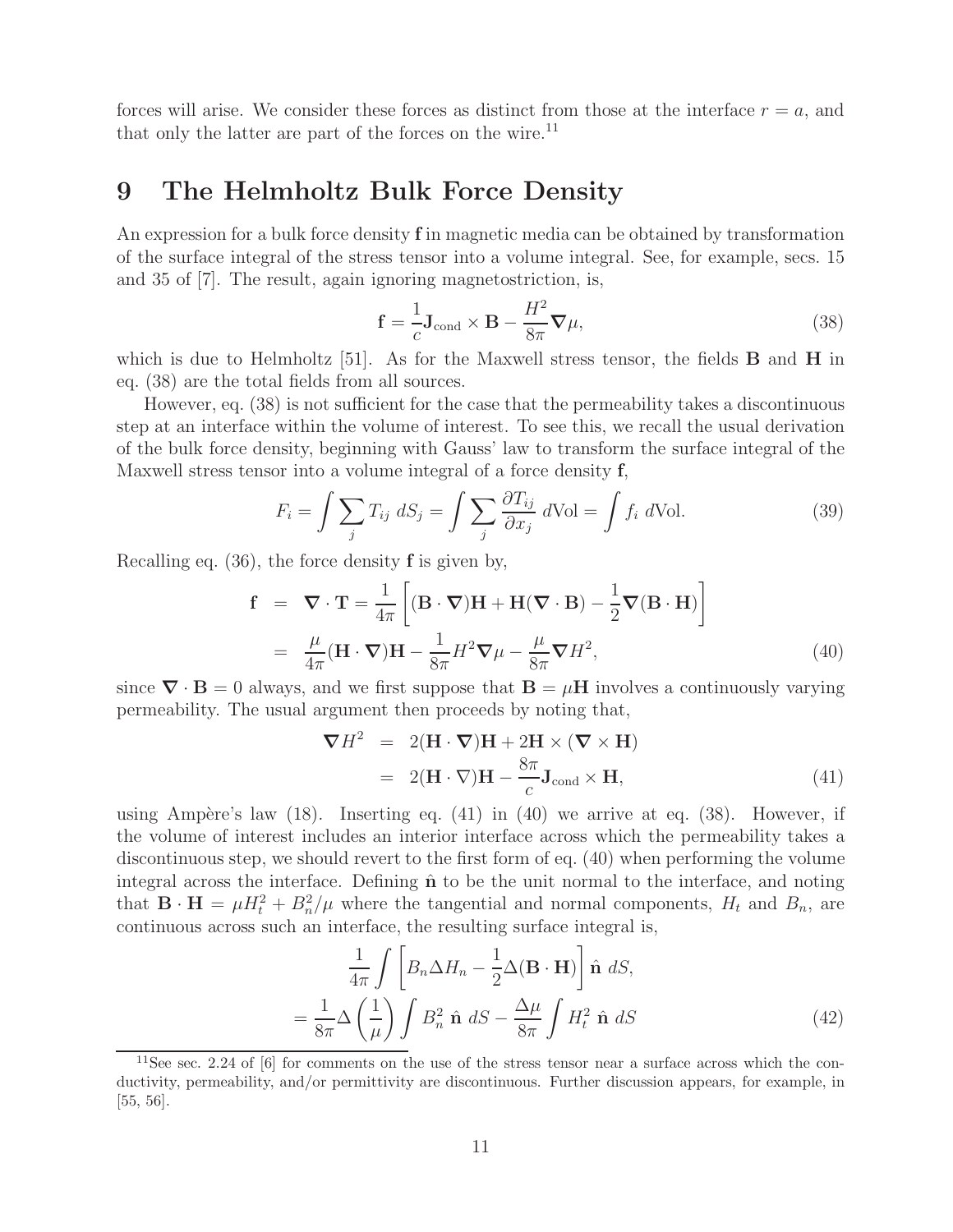The total magnetic force can now be written,

$$
\mathbf{F} = \int \frac{1}{c} \mathbf{J}_{\text{cond}} \times \mathbf{B} \ d\text{Vol} - \frac{1}{8\pi} \int H^2 \nabla \mu \ d\text{Vol} + \frac{1}{8\pi} \Delta \left(\frac{1}{\mu}\right) \int B_n^2 \hat{\mathbf{n}} \ dS - \frac{\Delta \mu}{8\pi} \int H_t^2 \hat{\mathbf{n}} \ dS
$$
 (43)

where the surface integral is over the interface which is, in general, interior to the volume of integration, and  $\Delta A$  is the difference of quantity A on the two sides of the interface. To apply eq. (43) to example of sec. II, we note that the second integral is zero (considering the integral over the interior interface as distinct from the bulk volume integrals), and that  $\hat{\mathbf{n}} = \hat{\mathbf{r}}$  on the interface at  $r = a$ . Therefore, we need only those terms of  $B_r^2$  and  $H_\theta^2$  that vary as  $\sin \theta$  or  $\cos \theta$ . Referring to the Appendix, we find,

$$
\Delta \left(\frac{1}{\mu}\right) B_r^2 - \Delta \mu H_\theta^2
$$
  
= 
$$
8 \frac{\mu - \mu'}{\mu + \mu'} \left( \frac{IB_0}{ca} \sin \theta - \frac{B_0 H_1}{2} \cos \theta \right) + ...
$$
 (44)

Using this in eq. (43), we again obtain the result (5).

### **A Appendix: The Field H for the Example**

The magnetic field **H** for the example of sec. II is, in both cylindrical and rectangular coordinates,

$$
\mathbf{H} = \begin{cases}\n\frac{2\mu}{\mu + \mu'} \left( H_0 \cos \theta + H_1 \frac{r}{a} \cos 2\theta \right) \hat{\mathbf{r}} \\
+\left[ \frac{2Ir}{ca^2} - \frac{2\mu}{\mu + \mu'} \left( H_0 \sin \theta + H_1 \frac{r}{a} \sin 2\theta \right) \right] \hat{\boldsymbol{\theta}} & (r < a), \\
\left[ H_0 \left( 1 - \frac{\mu - \mu'}{\mu + \mu'} \frac{a^2}{r^2} \right) \cos \theta \\
+ H_1 \left( \frac{r}{a} - \frac{\mu - \mu'}{\mu + \mu'} \frac{a^3}{r^3} \right) \cos 2\theta \right] \hat{\mathbf{r}} \\
+\left[ \frac{2I}{cr} - H_0 \left( 1 + \frac{\mu - \mu'}{\mu + \mu'} \frac{a^3}{r^2} \right) \sin \theta \\
- H_1 \left( \frac{r}{a} + \frac{\mu - \mu'}{\mu + \mu'} \frac{a^3}{r^3} \right) \sin 2\theta \right] \hat{\boldsymbol{\theta}} & (r > a), \\
\left[ -\frac{2Ir}{ca^2} \sin \theta + \frac{2\mu}{\mu + \mu'} \left( H_0 + H_1 \frac{r}{a} \cos \theta \right) \right] \hat{\mathbf{x}} \\
+ \left( \frac{2Ir}{ca^2} \cos \theta - \frac{2\mu}{\mu + \mu'} H_1 \frac{r}{a} \sin \theta \right) \hat{\mathbf{y}} & (r < a), \\
\left[ -\frac{2I}{cr} \sin \theta + H_0 \left( 1 - \frac{\mu - \mu'}{\mu + \mu'} \frac{a^3}{r^2} \cos 2\theta \right) \\
+ H_1 \left( \frac{r}{a} \cos \theta - \frac{\mu - \mu'}{\mu + \mu'} \frac{a^3}{r^3} \cos 3\theta \right) \right] \hat{\mathbf{x}} \\
+ \left[ \frac{2I}{cr} \cos \theta - \frac{\mu - \mu'}{\mu + \mu'} H_0 \frac{a^2}{r^2} \sin 2\theta \\
- H_1 \left( \frac{r}{a} \sin \theta + \frac{\mu - \mu'}{\mu + \mu'} \frac{a^3}{r^3} \sin 3\theta \right) \right] \hat{\mathbf{y}} & (r > a).\n\end{cases}
$$
\n(46)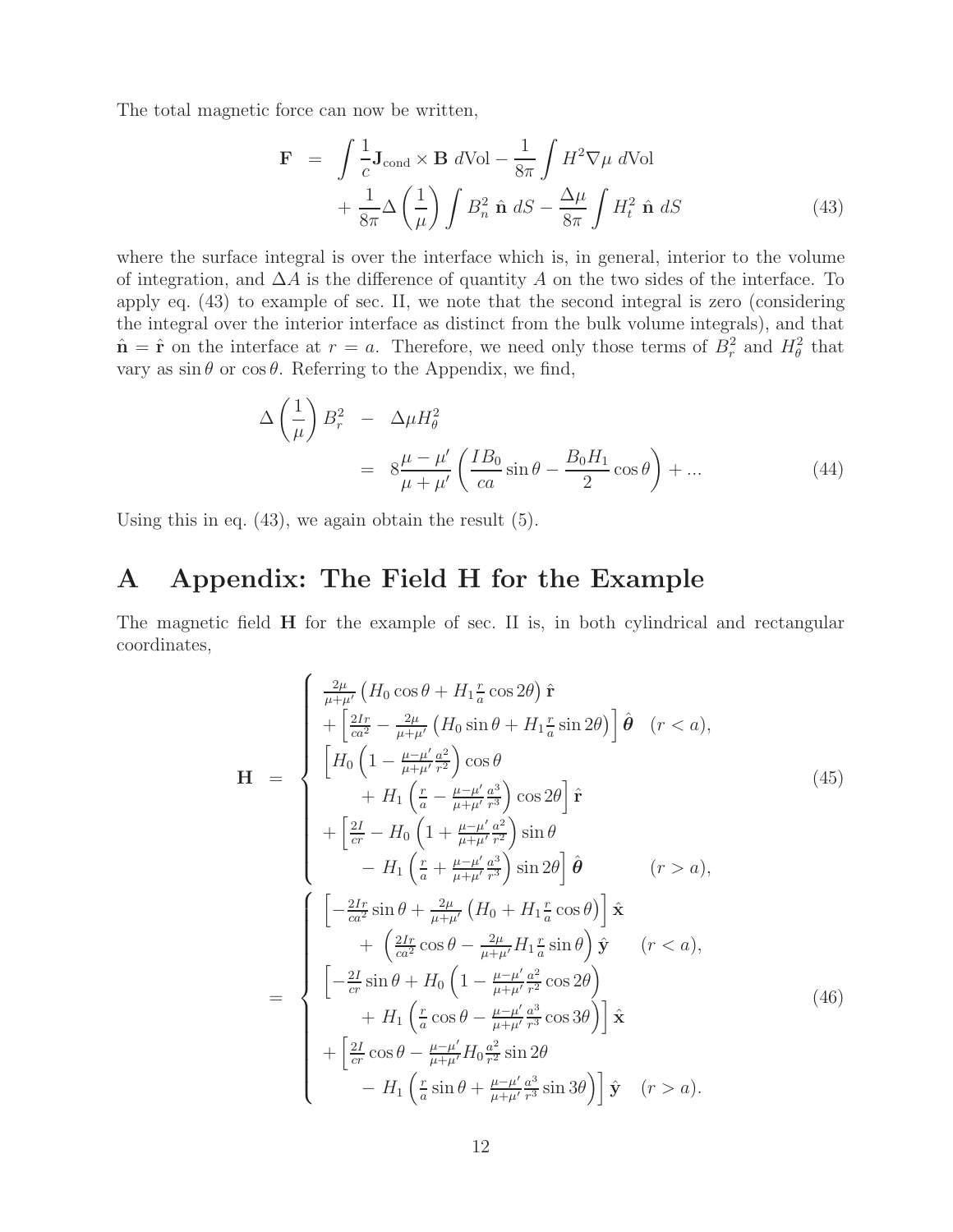### **References**

- [1] L.W. Casperson, *Forces on permeable conductors in magnetic fields*, Am. J. Phys. **70**,  $163$   $(2002)$ , http://kirkmcd.princeton.edu/examples/EM/casperson\_ajp\_70\_163\_02.pdf
- [2] A. Einstein and J. Laub, *Uber die elektromagnetishen Grundgleichungen für bewegte K¨oper*, Ann. Phys. **26**, 532 (1908), http://kirkmcd.princeton.edu/examples/EM/einstein\_ap\_26\_532\_08.pdf
- [3] A. Einstein and J. Laub, *Uber die im elektromagnetishen Felde auf ruhende Köper ausge¨ubten ponderomotorishen Kr¨afte*, Ann. Phys. **26**, 541 (1908), http://kirkmcd.princeton.edu/examples/EM/einstein\_ap\_26\_541\_08.pdf http://kirkmcd. princeton.edu/examples/EM/einstein\_ap\_26\_541\_08\_english.pdf
- [4] *Einstein and Laub on the Electrodynamics of Moving Media*, in *The Collected Papers of Albert Einstein*, Vol. 2, ed. J. Stachel (Princeton U. Press, 1989), p. 503, http://kirkmcd.princeton.edu/examples/EM/einstein\_laub\_08\_commentary.pdf
- [5] A. Einstein, *Sur les force pond´eromotrices qui agissent sur des conducteurs ferromagn´etique dispos´es un champ magn´etique et parcourus par un courant*, Arch. Sci. Phys. Nat. **30**, 323 (1910), http://kirkmcd.princeton.edu/examples/EM/einstein\_aspn\_30\_323\_10.pdf
- [6] See, for example, secs. 4.20-21 of J.A. Stratton, *Electromagnetic Theory* (McGraw-Hill, 1941), http://kirkmcd.princeton.edu/examples/EM/stratton\_electromagnetic\_theory.pdf
- [7] L.D. Landau, E.M. Lifshitz and L.P. Pitaevskii, *Electrodynamics of Continuous Media*, 2nd ed. (Butterworth-Heinemann, 1984), http://kirkmcd.princeton.edu/examples/EM/landau\_ecm2.pdf
- [8] W.F. Brown, Jr *et al.*, *The teaching of electricity and magnetism at the college level. I. Logical standards and critical issues*, Am. J. Phys. **18**, 1 (1950), http://kirkmcd.princeton.edu/examples/EM/brown\_ajp\_18\_1\_50.pdf
- [9] W.F. Brown, Jr *et al.*, *The teaching of electricity and magnetism at the college level. II. Two outlines for teachers*, Am. J. Phys. **18**, 69 (1950), http://kirkmcd.princeton.edu/examples/EM/brown\_ajp\_18\_69\_50.pdf
- [10] W.F. Brown, Jr, *Electric and magnetic forces: A direct calculation. I*, Am. J. Phys. **19**, 290 (1951), http://kirkmcd.princeton.edu/examples/EM/brown\_ajp\_19\_290\_51.pdf
- [11] W.F. Brown, Jr, *Electric and magnetic forces: A direct calculation. II*, Am. J. Phys. **19**, 333 (1951), http://kirkmcd.princeton.edu/examples/EM/brown\_ajp\_19\_333\_51.pdf
- [12] H.C. Oersted, *Experimenta circa effectum conflictus electrici in acum magneticam*, (Copenhagen, 1820), http://kirkmcd.princeton.edu/examples/EM/oersted\_experimenta.pdf *Experiments on the Effect of a Current of Electricity on the Magnetic Needle*, Ann. Phil. **16**, 273 (1820), http://kirkmcd.princeton.edu/examples/EM/oersted\_ap\_16\_273\_20.pdf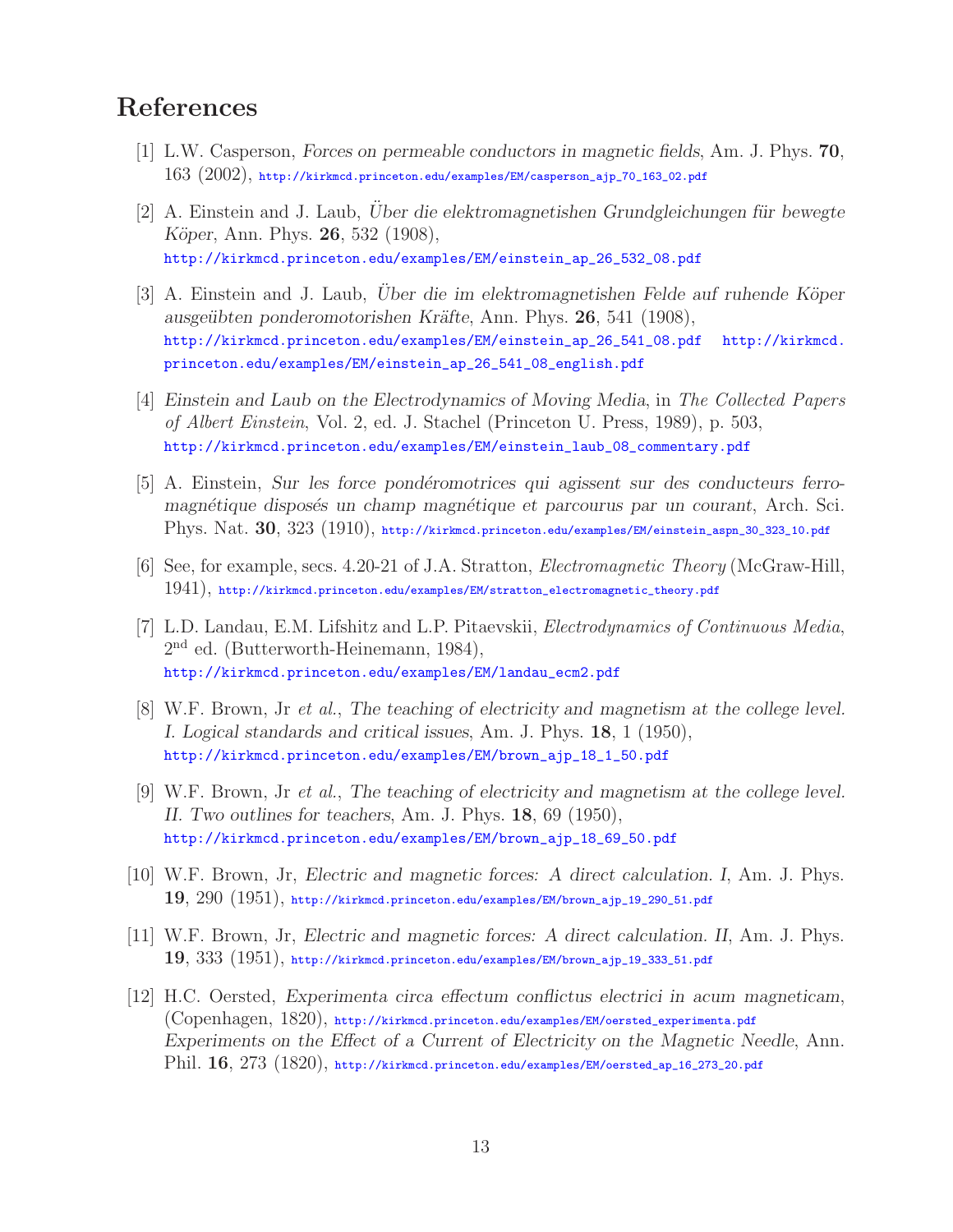- [13] J.-B. Biot and F. Savart, *Note sur la Magn´etisme de la pile de Volta*, Ann. Chem. Phys. **15**, 222 (1820), http://kirkmcd.princeton.edu/examples/EM/biot\_acp\_15\_222\_20.pdf English translation on p. 118 of [15].
- [14] J.-B. Biot, *Pr´ecis El˙ ´ ementaire de Physique Exp´erimentale*, 3rd ed., Vol. 2 (Paris, 1820), pp. 704-774, http://kirkmcd.princeton.edu/examples/EM/biot\_precis\_24\_v2.pdf English translation on p. 119 of [15].
- [15] R.A.R. Tricker, *Early Electrodynamics, the First Law of Circulation* (Pergamon, 1965), http://kirkmcd.princeton.edu/examples/EM/tricker\_early\_em.pdf
- [16] A.-M. Amp`ere, *La d´etermination de la formule qui repres´ente l'action mutuelle de deux portions infiniment petites de conducteur Volta¨ıques*, Ann. Chime Phys. **20**, 398 (1822), http://kirkmcd.princeton.edu/examples/EM/ampere\_acp\_20\_398\_22.pdf *Th´eorie math´ematique des ph´enomenes ´electro-dynamiques, uniquement d´eduite de l'exp´erience*, (A. Blanchard, Paris, 1958), http://kirkmcd.princeton.edu/examples/EM/ampere\_memoires\_23-25.pdf
- [17] S.-D. Poisson, Mem. d. l'Acad. **V**, 247 (1824), http://kirkmcd.princeton.edu/examples/EM/poisson\_24.pdf
- [18] K.T. McDonald, *Dielectric (and Magnetic) Image Methods* (Nov. 21, 2009), http://kirkmcd.princeton.edu/examples/image.pdf
- [19] K.T. McDonald, *Forces on Magnetic Dipoles* (Oct. 26, 2014), http://kirkmcd.princeton.edu/examples/neutron.pdf
- [20] K.T. McDonald, *Force between Two Uniformly Magnetized Spheres* (Mar. 23, 2016), http://kirkmcd.princeton.edu/examples/twomagspheres.pdf
- [21] K.T. McDonald, *Forces on Halves of a Uniformly Magnetized Sphere* (Dec. 23, 2016), http://kirkmcd.princeton.edu/examples/spheremag.pdf
- [22] J. Slepian, *Electromagnetic Ponderomotive Forces within Material Bodies*, Proc. Nat. Acad. Sci. **36**, 485 (1950), http://kirkmcd.princeton.edu/examples/EM/slepian\_pnas\_36\_485\_50.pdf
- [23] C.J. Carpenter, *Surface-Integral Methods of Calculating Forces on Magnetized Iron Parts*, Proc. IEE **107**, 19 (1959), http://kirkmcd.princeton.edu/examples/EM/carpenter\_piee\_107\_19\_59.pdf
- [24] G.W. Carter, *Distribution of mechanical forces in magnetised material*, Proc. IEE **112**,  $1771\,\,(1965)$ , http://kirkmcd.princeton.edu/examples/EM/carter\_piee\_112\_1771\_65.pdf
- [25] K.T. McDonald, *Poynting's Theorem with Magnetic Monopoles* (March 23, 2013), http://kirkmcd.princeton.edu/examples/poynting.pdf
- [26] A. Engel and R. Friedrichs, *On the electromagnetic force on a polarizable body*, Am. J. Phys. **70**, 4428 (2002), http://kirkmcd.princeton.edu/examples/EM/engel\_ajp\_70\_428\_02.pdf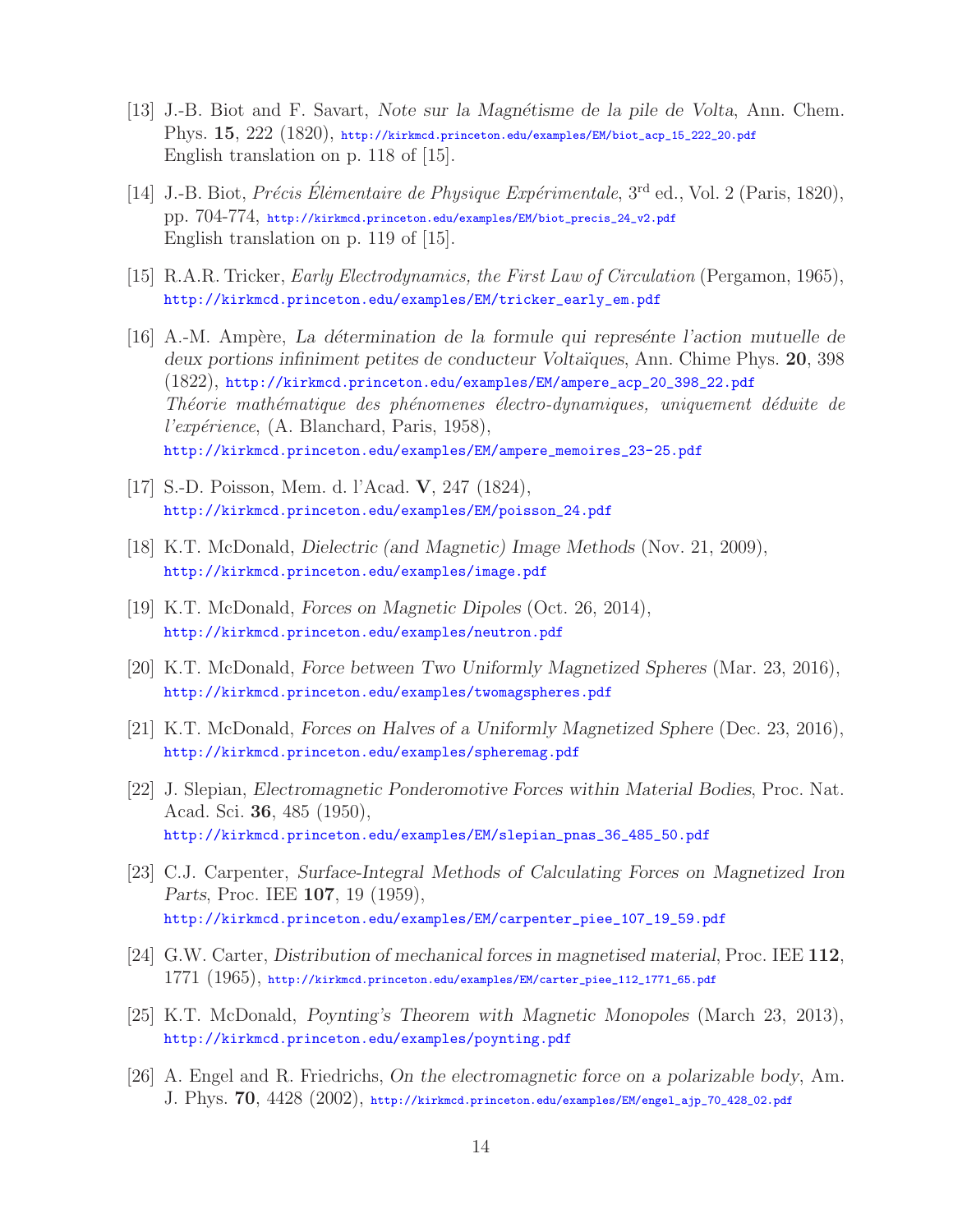- [27] H.A. Lorentz, *La Théorie Electromagnétique de Maxwell et son Application aux Corps Mouvants*, Arch. Neérl. **25**, 363-552 (1892), http://kirkmcd.princeton.edu/examples/EM/lorentz\_theorie\_electromagnetique\_92.pdf Reprinted in *Collected Papers* (Martinus Nijhoff, The Hague, 1936), Vol. II, pp. 64-343.
- [28] K.T. McDonald, *Magnetic Force on a Permeable Wire* (March 17, 2002), http://kirkmcd.princeton.edu/examples/permeable\_wire.pdf
- [29] L.H. De Medeiros, G. Reyne and G. Meunier, *Comparison of Global Force Calculations on Permanent Magnets*, IEEE Trans. Mag. **34**, 3560 (1998), http://kirkmcd.princeton.edu/examples/EM/demedeiros\_ieeetm\_34\_3560\_98.pdf
- [30] M. Mansuripur, *Trouble with the Lorentz Law of Force: Incompatibility with Special Relativity and Momentum Conservation*, Phys. Rev. Lett. **108**, 193901 (2012), http://kirkmcd.princeton.edu/examples/EM/mansuripur\_prl\_108\_193901\_12.pdf
- [31] K.T. McDonald, *Mansuripur's Paradox* (May 2, 2012), http://kirkmcd.princeton.edu/examples/mansuripur.pdf
- [32] K.T. McDonald, *Biot-Savart vs. Einstein-Laub Force Law* (May 21, 2013), http://kirkmcd.princeton.edu/examples/laub.pdf
- [33] X. Artru and D. Fayolle, *Dynamics of a Magentic Monopole in Matter, Maxwell Equations in Dyonic Matter and Detection of Electric Dipole Moments*, Prob. Atom. Sci. Tech. **6**, 110 (2001), http://kirkmcd.princeton.edu/examples/EM/artru\_past\_6\_110\_01.pdf
- [34] F.N.H. Robinson, *Electromagnetic Stress and Momentum in Matter*, Phys. Rep. **16**,  $313$   $(1975)$ , http://kirkmcd.princeton.edu/examples/EM/robinson\_pr\_16\_313\_75.pdf
- [35] P. Penfield, Jr and H.A. Haus, *Electrodynamics of Moving Media* (MIT Press, 1967), kirkmcd.princeton.edu/examples/EM/penfield\_haus\_chap7.pdf
- [36] V.I. Pavlov, *On discussions concerning the problem of ponderomotive forces*, Sov. Phys. Uspheki **21**, 171 (1978), http://kirkmcd.princeton.edu/examples/EM/pavlov\_spu\_21\_171\_78.pdf
- [37] F.J. Lowes, *Force on a Wire in a Magnetic Field*, Nature **246**, 208 (1973), http://kirkmcd. princeton.edu/examples/EM/lowes\_nature\_246\_208\_73.pdf Related papers by this author include: *The torque on a magnet*, Proc. Roy. Soc. London A **337**, 555 (1974), http://kirkmcd.princeton.edu/examples/EM/lowes\_prsla\_337\_555\_74.pdf *Do Magnetometers Measure B or H?*, Geophys. J. Roy. Astro. Soc. **37**, 151 (1974), http://kirkmcd.princeton.edu/examples/EM/lowes\_gjras\_37\_151\_74.pdf
- [38] W.R. McKinnon, S.P. McAlister and C.M. Hurd, *Origin of the force on a currentcarrying wire in a magnetic field*, Am. J. Phys. **49**, 493 (1981), http://kirkmcd.princeton.edu/examples/EM/mckinnon\_ajp\_49\_493\_81.pdf
- [39] H. Grassmann, *Neue Theorie der Elektrodynamik*, Ann. d. Phys. **64**, 1 (1845), http://kirkmcd.princeton.edu/examples/EM/grassmann\_ap\_64\_1\_45.pdf http://kirkmcd.princeton.edu/examples/EM/grassmann\_ap\_64\_1\_45\_english.pdf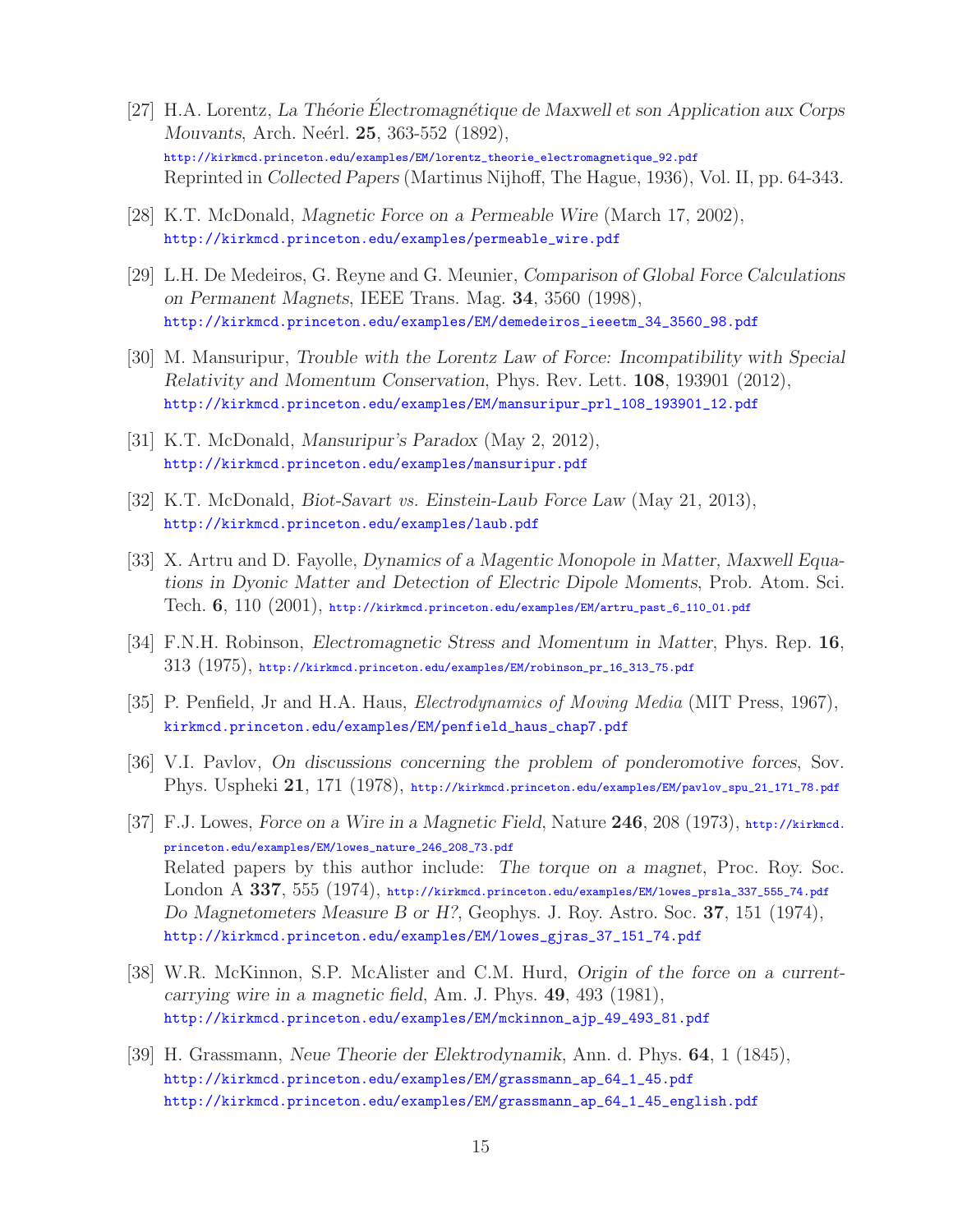- [40] See, for example, L. Page and N.I. Adams, *Action and Reaction Between Moving Charges*, Am. J. Phys. **13**, 141 (1945), http://kirkmcd.princeton.edu/examples/EM/page\_ajp\_13\_141\_45.pdf
- [41] G. Cavalleri, G. Spavieri and G. Spinelli, *The Amp`ere and Biot-Savart force laws*, Eur. J. Phys. **17**, 205 (1996), http://kirkmcd.princeton.edu/examples/EM/cavalleri\_ejp\_17\_205\_96.pdf
- [42] R.E. Rosensweig, *Ferrohydrodynamics* (Constable, London, 1985; Dover Publications, New York, 1997).
- [43] H.A. Lorentz, *Versuch einer Theorie der electrischen und optischen Ersheinungen in bewegten K¨orpern* (E.J. Brill, Leiden, 1895), Art. 12, http://kirkmcd.princeton.edu/examples/EM/lorentz\_electrical\_theory\_95.pdf http://kirkmcd.princeton.edu/examples/EM/lorentz\_electrical\_theory\_95\_english.pdf
- [44] W. Thomson, *Papers on Electrostatics and Magnetism* (Macmillan, London, 1884), http://kirkmcd.princeton.edu/examples/EM/thomson\_electrostatics\_magnetism.pdf
- [45] F. Rasetti, *Deflection of mesons in magnetized iron*, Phys. Rev. **66**, 1 (1944), http://kirkmcd.princeton.edu/examples/EM/rasetti\_pr\_66\_1\_44.pdf This paper mentions the earlier history of erratic results on this topic.
- [46] See, for example, sec. 1.1 of W.K.H. Panofsky and M. Phillips, *Classical Electricity and Magnetism*, 2nd ed. (Addison-Wesley, 1962), http://kirkmcd.princeton.edu/examples/EM/panofsky-phillips.pdf
- [47] P. Lorrain, D.R. Corson and F. Lorrain, *Electromagnetic Fields and Waves*, 3rd ed. (W.H. Freeman, 1988), http://kirkmcd.princeton.edu/examples/EM/lorrain\_efw\_88.pdf
- [48] O.D. Jefimenko, *Electricity and Magnetism*, 2<sup>nd</sup> ed. (Electret Scientific, 1989), http://kirkmcd.princeton.edu/examples/EM/jefimenko\_EM.pdf
- [49] J.C. Maxwell, *A Treatise on Electricity and Magnetism*, Vol.2, 3rd ed. (Clarendon Press, 1892), http://kirkmcd.princeton.edu/examples/EM/maxwell\_treatise\_v2\_92.pdf
- [50] J.D. Jackson, *Classical Electrodynamics*, 3rd ed. (Wiley, 1999), http://kirkmcd.princeton.edu/examples/EM/jackson\_ce3\_99.pdf
- [51] H. von Helmholtz, *Uber die auf das Innere magnetisch order dielectrisch polarisirter K¨orper wirkenden Kr¨afte*, Ann. d. Phys. **13**, 385 (1881), http://kirkmcd.princeton.edu/examples/EM/helmholtz\_ap\_13\_385\_81.pdf
- [52] For a pedagogic review of electrostriction and magnetostriction, see I. Brevik, *Fluids in electric and magnetic fields: Pressure variation and stability*, Can. J. Phys. **60**, 449  $(1982),$  http://kirkmcd.princeton.edu/examples/EM/brevik\_cjp\_60\_449\_82.pdf More extensive discussion is given in [42].
- [53] See Arts. 641-645 of [49].